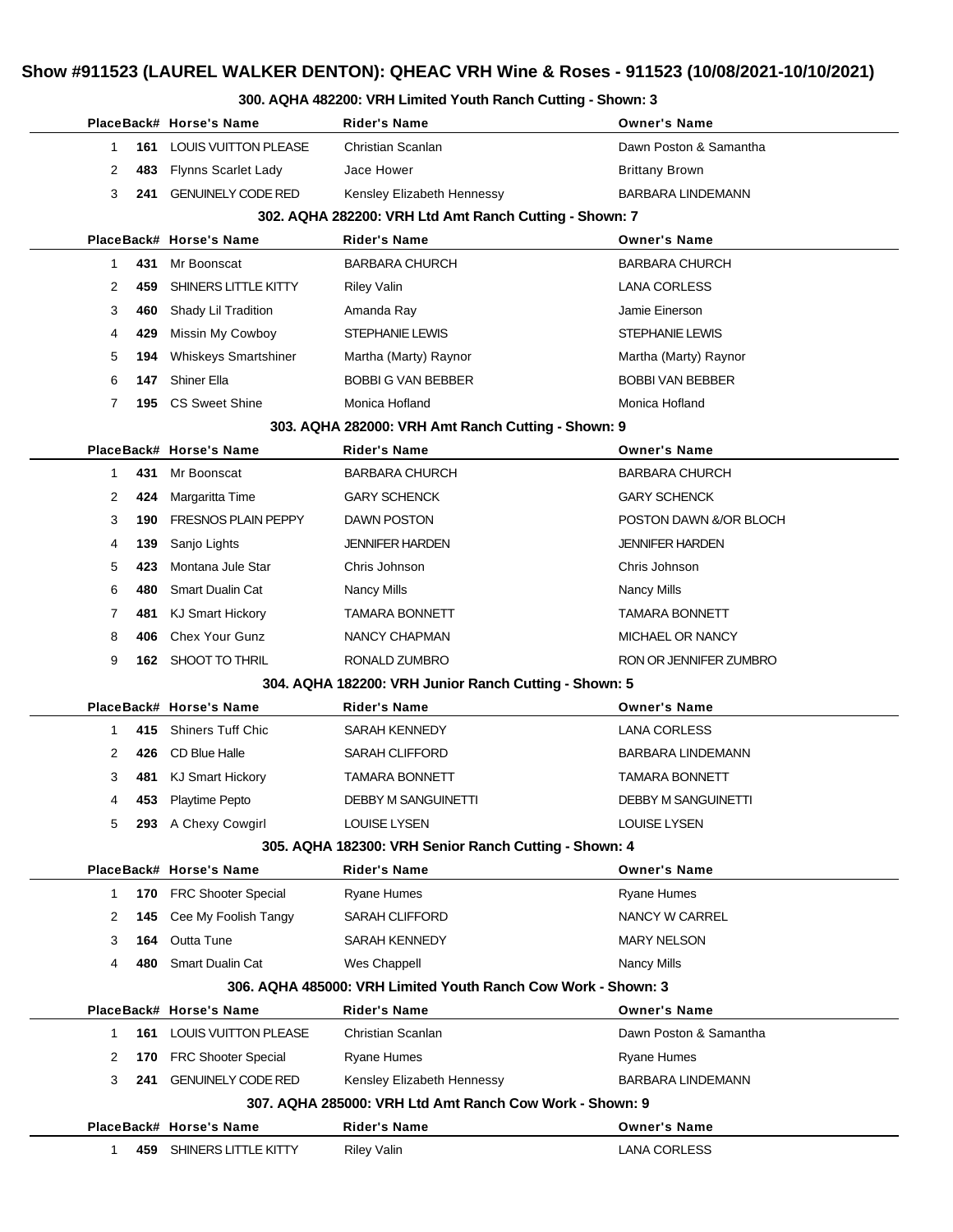### **Show #911523 (LAUREL WALKER DENTON): QHEAC VRH Wine & Roses - 911523 (10/08/2021-10/10/2021)**

| 2            | 441 | Meradas Cash Cat                | Stephanie Panziera                                         | Stephanie Panziera       |
|--------------|-----|---------------------------------|------------------------------------------------------------|--------------------------|
| 3            | 460 | Shady Lil Tradition             | Amanda Ray                                                 | Jamie Einerson           |
| 4            | 429 | Missin My Cowboy                | STEPHANIE LEWIS                                            | STEPHANIE LEWIS          |
| 5            | 164 | Outta Tune                      | <b>MARY NELSON</b>                                         | <b>MARY NELSON</b>       |
| 6            | 134 | Hollywood Joe Cash              | <b>BONNIE GARCIA</b>                                       | <b>BONNIE GARCIA</b>     |
| 7            | 171 | Jewels Smart Remedy             | <b>BEVERLY SPARROWK</b>                                    | JACK AND BEV SPARROWK    |
| 8            |     | 147 Shiner Ella                 | <b>BOBBI G VAN BEBBER</b>                                  | <b>BOBBI VAN BEBBER</b>  |
| OP19         |     | 188 Jacs Peacemaker             | Rebecca Colla                                              | Rebecca Colla            |
|              |     |                                 | 309. AQHA 283000: VRH Amt Working Ranch Horse - Shown: 2   |                          |
|              |     | PlaceBack# Horse's Name         | <b>Rider's Name</b>                                        | <b>Owner's Name</b>      |
| $\mathbf 1$  |     | 481 KJ Smart Hickory            | <b>TAMARA BONNETT</b>                                      | <b>TAMARA BONNETT</b>    |
| 2            |     | 190 FRESNOS PLAIN PEPPY         | DAWN POSTON                                                | POSTON DAWN &/OR BLOCH   |
|              |     |                                 | 310, AQHA 183200: VRH Junior Ranch Cow Work - Shown: 3     |                          |
|              |     | PlaceBack# Horse's Name         | <b>Rider's Name</b>                                        | <b>Owner's Name</b>      |
| $\mathbf 1$  |     | 415 Shiners Tuff Chic           | <b>SARAH KENNEDY</b>                                       | <b>LANA CORLESS</b>      |
| 2            | 426 | CD Blue Halle                   | <b>SARAH CLIFFORD</b>                                      | <b>BARBARA LINDEMANN</b> |
| 3            |     | 293 A Chexy Cowgirl             | <b>LOUISE LYSEN</b>                                        | <b>LOUISE LYSEN</b>      |
|              |     |                                 | 311, AQHA 183300: VRH Senior Ranch Cow Work - Shown: 2     |                          |
|              |     | PlaceBack# Horse's Name         | Rider's Name                                               | <b>Owner's Name</b>      |
| 1            |     | 145 Cee My Foolish Tangy        | <b>SARAH CLIFFORD</b>                                      | NANCY W CARREL           |
| 2            |     | 480 Smart Dualin Cat            | Wes Chappell                                               | Nancy Mills              |
|              |     |                                 | 312, AQHA 481200: VRH Limited Youth Ranch Trail - Shown: 2 |                          |
|              |     | PlaceBack# Horse's Name         | Rider's Name                                               | <b>Owner's Name</b>      |
| 1.           |     | <b>161 LOUIS VUITTON PLEASE</b> | Christian Scanlan                                          | Dawn Poston & Samantha   |
| 2            |     | 241 GENUINELY CODE RED          | Kensley Elizabeth Hennessy                                 | <b>BARBARA LINDEMANN</b> |
|              |     |                                 | 314, AQHA 281200: VRH Limited Amt Ranch Trail - Shown: 9   |                          |
|              |     | PlaceBack# Horse's Name         | Rider's Name                                               | <b>Owner's Name</b>      |
| $\mathbf{1}$ | 429 | Missin My Cowboy                | <b>STEPHANIE LEWIS</b>                                     | <b>STEPHANIE LEWIS</b>   |
| 2            | 459 | SHINERS LITTLE KITTY            | <b>Riley Valin</b>                                         | <b>LANA CORLESS</b>      |
| 3            |     | 444 Spooky Gunner               | <b>CAROL KURTZ</b>                                         | <b>CAROL KURTZ</b>       |
| 4            |     | <b>157</b> Winamillion          | Karen Holcomb                                              | Karen Holcomb            |
| 5            | 416 | A Zippin Premonition            | <b>BEVERLY GEORGE</b>                                      | <b>BEVERLY GEORGE</b>    |
| 6            | 441 | Meradas Cash Cat                | Stephanie Panziera                                         | Stephanie Panziera       |
| 7            | 420 | <b>Starlight Juliet</b>         | Dyan Hall                                                  | Dyan Hall                |
| 8            |     | 147 Shiner Ella                 | <b>BOBBI G VAN BEBBER</b>                                  | <b>BOBBI VAN BEBBER</b>  |
| OP19         |     | 460 Shady Lil Tradition         | Amanda Ray                                                 | Jamie Einerson           |
|              |     |                                 | 315. AQHA 281000: VRH Amt Ranch Trail - Shown: 5           |                          |
|              |     | PlaceBack# Horse's Name         | Rider's Name                                               | <b>Owner's Name</b>      |
| 1            |     | 165 Chex Wish                   | <b>MIKE BARRINGTON</b>                                     | <b>KIM BARRINGTON</b>    |
| 2            | 418 | <b>STARLIGHT PEPTO</b>          | Denise K Williamson                                        | CYNTHIA CANTLEBERRY      |
| 3            | 190 | <b>FRESNOS PLAIN PEPPY</b>      | DAWN POSTON                                                | POSTON DAWN &/OR BLOCH   |
| 4            | 166 | <b>RED VELVET ROOSTER</b>       | <b>KIM BARRINGTON</b>                                      | <b>KIM BARRINGTON</b>    |
| 5            |     | 416 A Zippin Premonition        | <b>BEVERLY GEORGE</b>                                      | <b>BEVERLY GEORGE</b>    |
|              |     |                                 | 316. AQHA 181200: VRH Junior Ranch Trail - Shown: 2        |                          |
|              |     | PlaceBack# Horse's Name         | Rider's Name                                               | <b>Owner's Name</b>      |
| $\mathbf{1}$ |     | 426 CD Blue Halle               | <b>SARAH CLIFFORD</b>                                      | <b>BARBARA LINDEMANN</b> |
|              |     |                                 |                                                            |                          |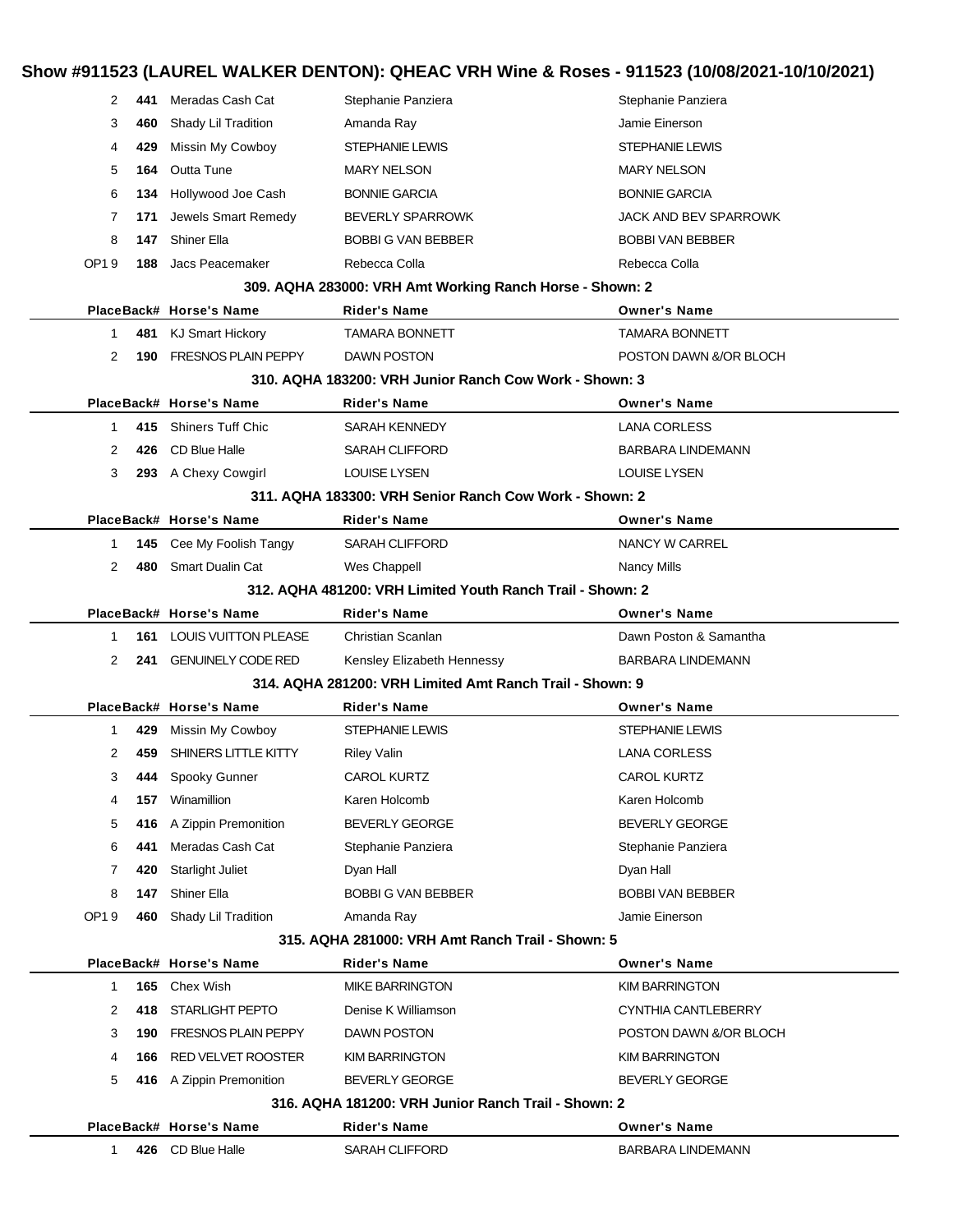### 2 415 Shiners Tuff Chic SARAH KENNEDY **SARAH KENNEDY** LANA CORLESS **317. AQHA 181300: VRH Senior Ranch Trail - Shown: 5 PlaceBack# Horse's Name Rider's Name Owner's Name** 1 **418** STARLIGHT PEPTO CYNTHIA CANTLEBERRY CYNTHIA CANTLEBERRY 2 **145** Cee My Foolish Tangy SARAH CLIFFORD NANCY W CARREL 3 **142** Metallic Smart Kat Justin Wheeler **Justin Wheeler** Jake Cagle 4 **445** ZIPPED MY BLUE JEANZ BRANDI PAYER BRINDA LEE BOE OP1 5 444 Spooky Gunner CAROL KURTZ CAROL KURTZ **318. AQHA 488200: VRH Limited Youth Ranch Conformation - Shown: 4 PlaceBack# Horse's Name Rider's Name Owner's Name** 1 **456** Sheza Tinseled Dunit Montana Berlin Montana Or Kim Berlin 2 **161** LOUIS VUITTON PLEASE Christian Scanlan **Dawn Poston & Samantha** 3 **466** Am I A Badge **Carys Evans** Carys Evans **Carys Evans** Jarod W Wright 4 **241** GENUINELY CODE RED Kensley Elizabeth Hennessy **BARBARA LINDEMANN 319. AQHA 488000: Youth Ranch Conformation - Shown: 2 PlaceBack# Horse's Name Rider's Name Owner's Name** 1 **158** Gunners Pearlshine Ryan Saldana Ryan Saldana 2 **456** Sheza Tinseled Dunit Montana Berlin Montana Or Kim Berlin **320. AQHA 288200: VRH Limited Amt Ranch Conformation - Shown: 8 PlaceBack# Horse's Name Rider's Name Owner's Name** 1 **157** Winamillion Karen Holcomb Karen Holcomb 2 **459** SHINERS LITTLE KITTY Riley Valin **Riley Valin** LANA CORLESS 3 **171** Jewels Smart Remedy BEVERLY SPARROWK JACK AND BEV SPARROWK 4 **441** Meradas Cash Cat Stephanie Panziera Stephanie Panziera Stephanie Panziera 5 **429** Missin My Cowboy STEPHANIE LEWIS STEPHANIE LEWIS 6 **147** Shiner Ella **BOBBI G VAN BEBBER** BOBBI VAN BEBBER 7 **194** Whiskeys Smartshiner Martha (Marty) Raynor Martha (Marty) Raynor 8 **460** Shady Lil Tradition **Amanda Ray Channel Amanda Ray Channel Einerson 321. AQHA 288000: VRH Amt Ranch Conformation - Shown: 1 PlaceBack# Horse's Name Rider's Name Owner's Name** 1 **190** FRESNOS PLAIN PEPPY DAWN POSTON POSTON DAWN &/OR BLOCH **322. AQHA 188200: VRH Junior Ranch Conformation - Shown: 2 PlaceBack# Horse's Name Rider's Name Owner's Name** 1 **415** Shiners Tuff Chic SARAH KENNEDY LANA CORLESS 2 **426** CD Blue Halle SARAH CLIFFORD SARAH CLIFFORD BARBARA LINDEMANN **323. AQHA 188300: VRH Senior Ranch Conformation - Shown: 2 PlaceBack# Horse's Name Rider's Name Owner's Name** 1 **467** Yolo Jersey **LIZ REMPHREY Sara Curtis** Sara Curtis 2 **145** Cee My Foolish Tangy SARAH CLIFFORD NANCY W CARREL **324. AQHA 484200: VRH Limited Youth Ranch Reining - Shown: 3 PlaceBack# Horse's Name Rider's Name Owner's Name** 1 **241** GENUINELY CODE RED Kensley Elizabeth Hennessy **BARBARA LINDEMANN** 2 **161** LOUIS VUITTON PLEASE Christian Scanlan **Dawn Poston & Samantha** 3 **435** FRC Reapin Memories Rebecca P Johnson Feather River College FDN

**325. AQHA 484000: VRH Youth Ranch Reining - Shown: 2**

**PlaceBack# Horse's Name Rider's Name Owner's Name**

### **Show #911523 (ALLEN MITCHELS): QHEAC VRH Wine & Roses - 911523 (10/08/2021-10/10/2021)**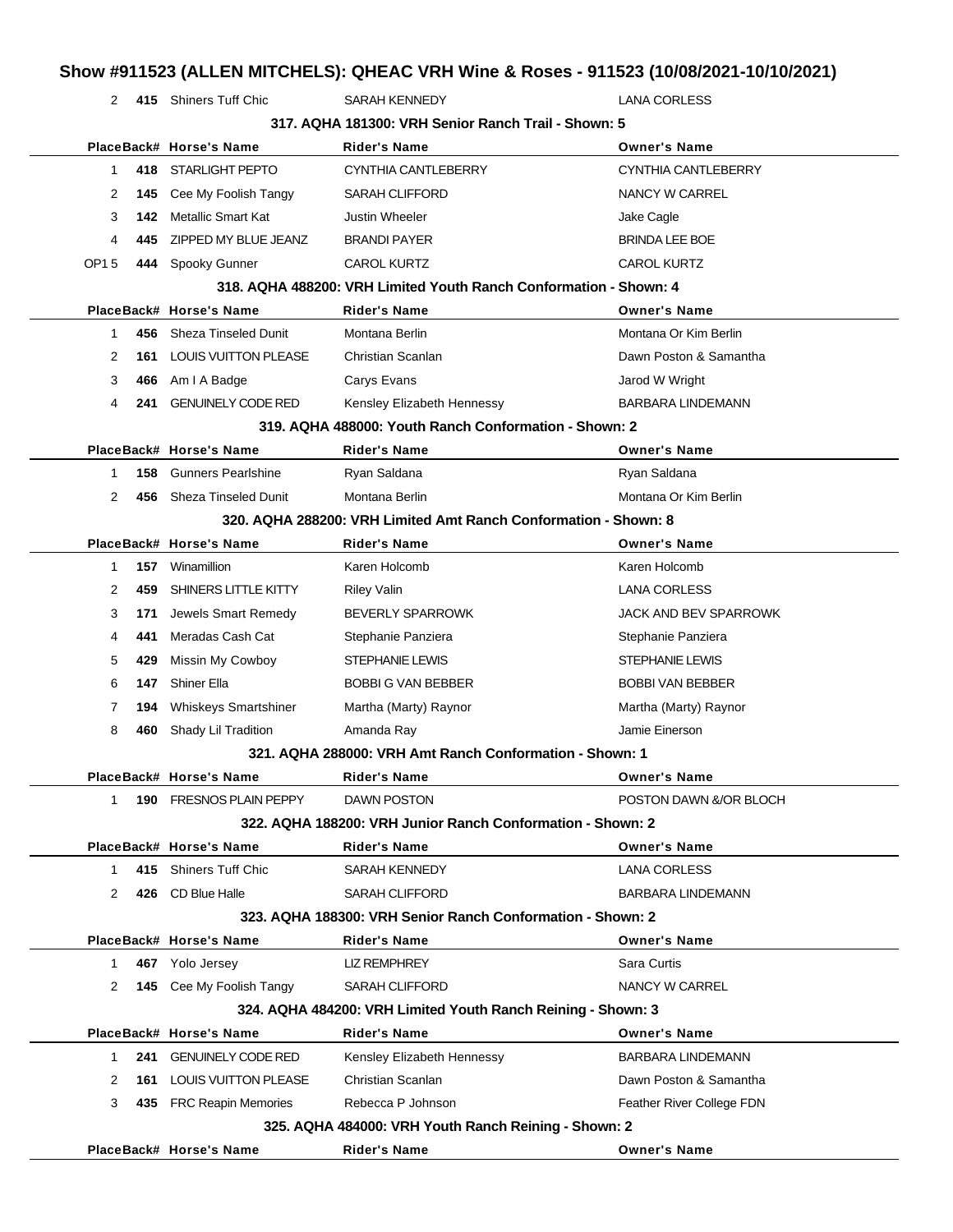| 1            |     | <b>158</b> Gunners Pearlshine   | Ryan Saldana                                                | Ryan Saldana               |
|--------------|-----|---------------------------------|-------------------------------------------------------------|----------------------------|
| OP12         |     | 170 FRC Shooter Special         | <b>Ryane Humes</b>                                          | Ryane Humes                |
|              |     |                                 | 326. AQHA 284200: VRH Limited Amt Ranch Reining - Shown: 7  |                            |
|              |     | PlaceBack# Horse's Name         | <b>Rider's Name</b>                                         | <b>Owner's Name</b>        |
| 1            | 429 | Missin My Cowboy                | STEPHANIE LEWIS                                             | STEPHANIE LEWIS            |
| 2            | 459 | SHINERS LITTLE KITTY            | <b>Riley Valin</b>                                          | <b>LANA CORLESS</b>        |
| 3            |     | 460 Shady Lil Tradition         | Amanda Ray                                                  | Jamie Einerson             |
| 4            |     | 150 SIMPLY A BABE               | Allyson R Walker                                            | Allyson R Walker           |
| 5            | 188 | Jacs Peacemaker                 | Rebecca Colla                                               | Rebecca Colla              |
| 6            |     | <b>149</b> Sista From Anotha Mr | Stephen R Walker                                            | <b>ALISON WEIDENHEIMER</b> |
| OP17         |     | 441 Meradas Cash Cat            | Stephanie Panziera                                          | Stephanie Panziera         |
|              |     |                                 | 327. AQHA 284000: VRH Amt Ranch Reining - Shown: 1          |                            |
|              |     | PlaceBack# Horse's Name         | Rider's Name                                                | <b>Owner's Name</b>        |
| 1            |     | 190 FRESNOS PLAIN PEPPY         | DAWN POSTON                                                 | POSTON DAWN &/OR BLOCH     |
|              |     |                                 | 328. AQHA 184200: VRH Junior Ranch Reining - Shown: 3       |                            |
|              |     | PlaceBack# Horse's Name         | <b>Rider's Name</b>                                         | <b>Owner's Name</b>        |
| 1            |     | 293 A Chexy Cowgirl             | <b>LOUISE LYSEN</b>                                         | <b>LOUISE LYSEN</b>        |
| 2            |     | 415 Shiners Tuff Chic           | SARAH KENNEDY                                               | LANA CORLESS               |
| 3            |     | 426 CD Blue Halle               | <b>SARAH CLIFFORD</b>                                       | <b>BARBARA LINDEMANN</b>   |
|              |     |                                 | 329. AQHA 184300: VRH Senior Ranch Reining - Shown: 2       |                            |
|              |     | PlaceBack# Horse's Name         | Rider's Name                                                | <b>Owner's Name</b>        |
| 1            |     | 145 Cee My Foolish Tangy        | <b>SARAH CLIFFORD</b>                                       | NANCY W CARREL             |
| 2            |     | 511 George Booney               | Cori Shields                                                | Cori Shields               |
|              |     |                                 | 330. AQHA 480200: VRH Limited Youth Ranch Riding - Shown: 3 |                            |
|              |     | PlaceBack# Horse's Name         | <b>Rider's Name</b>                                         | <b>Owner's Name</b>        |
| 1            | 241 | <b>GENUINELY CODE RED</b>       | Kensley Elizabeth Hennessy                                  | <b>BARBARA LINDEMANN</b>   |
| 2            | 161 | LOUIS VUITTON PLEASE            | Christian Scanlan                                           | Dawn Poston & Samantha     |
| 3            | 456 | <b>Sheza Tinseled Dunit</b>     | Montana Berlin                                              | Montana Or Kim Berlin      |
|              |     |                                 | 331. AQHA 480000: VRH Youth Ranch Riding - Shown: 1         |                            |
|              |     | PlaceBack# Horse's Name         | <b>Rider's Name</b>                                         | <b>Owner's Name</b>        |
| $\mathbf{1}$ |     | 456 Sheza Tinseled Dunit        | Montana Berlin                                              | Montana Or Kim Berlin      |
|              |     |                                 | 332. AQHA 280200: VRH Ltd Amt Ranch Riding - Shown: 8       |                            |
|              |     | PlaceBack# Horse's Name         | <b>Rider's Name</b>                                         | <b>Owner's Name</b>        |
|              | 459 | SHINERS LITTLE KITTY            | <b>Riley Valin</b>                                          | <b>LANA CORLESS</b>        |
| 1            | 188 | Jacs Peacemaker                 | Rebecca Colla                                               | Rebecca Colla              |
| 2            |     |                                 | Allyson R Walker                                            | Allyson R Walker           |
| 3            | 150 | SIMPLY A BABE                   |                                                             |                            |
| 4            | 429 | Missin My Cowboy                | <b>STEPHANIE LEWIS</b>                                      | <b>STEPHANIE LEWIS</b>     |
| 5            | 460 | Shady Lil Tradition             | Amanda Ray                                                  | Jamie Einerson             |
| 6            | 420 | <b>Starlight Juliet</b>         | Dyan Hall                                                   | Dyan Hall                  |
| 7            | 149 | Sista From Anotha Mr            | Stephen R Walker                                            | <b>ALISON WEIDENHEIMER</b> |
| 8            |     | 462 CALS MARTINI BAR            | KAROL READ                                                  | KAROL READ                 |
|              |     |                                 | 333. AQHA 280000: VRH Amt Ranch Riding - Shown: 2           |                            |
|              |     | PlaceBack# Horse's Name         | <b>Rider's Name</b>                                         | <b>Owner's Name</b>        |
| 1            |     | 418 STARLIGHT PEPTO             | Denise K Williamson                                         | CYNTHIA CANTLEBERRY        |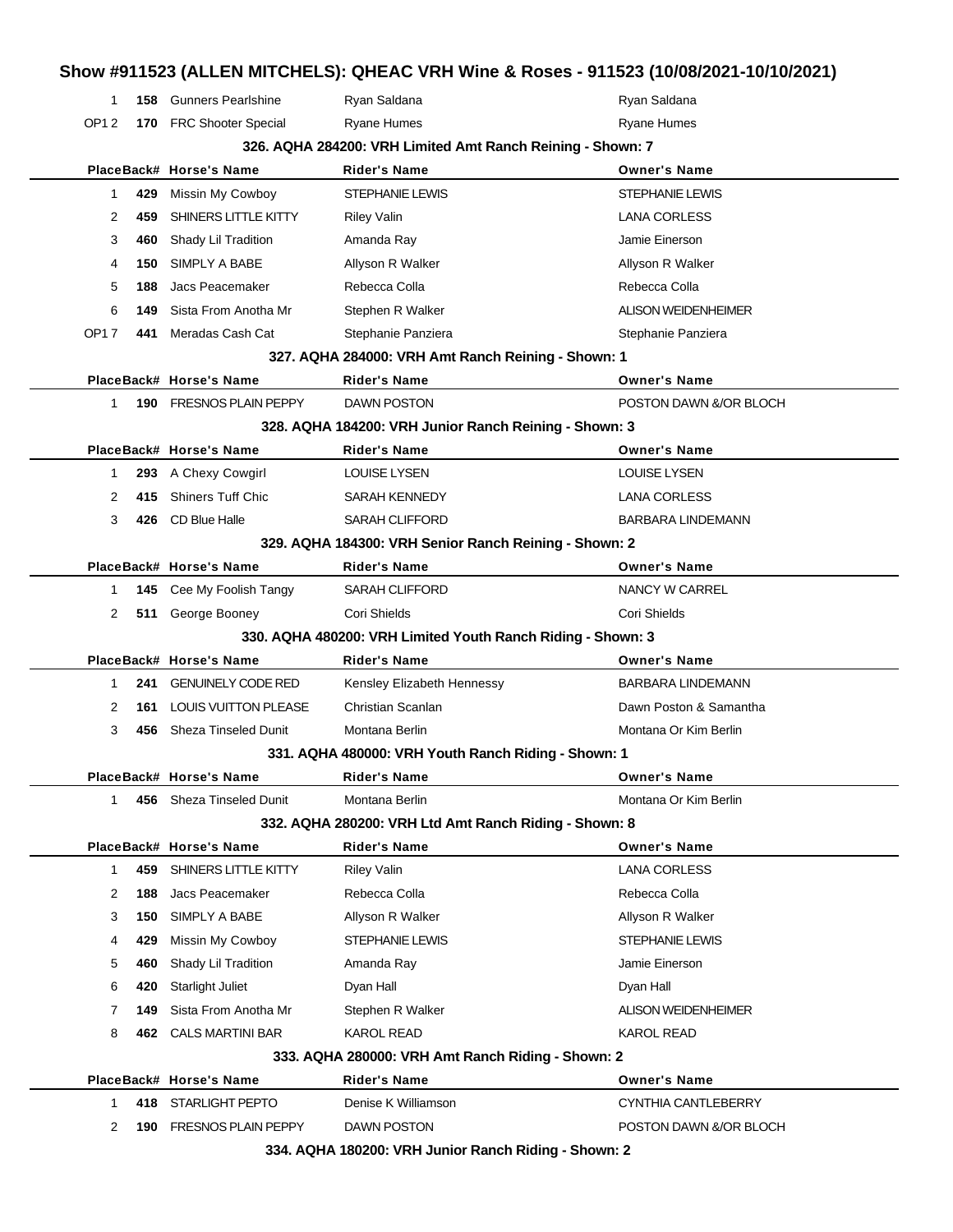# **Show #911523 (ALLEN MITCHELS): QHEAC VRH Wine & Roses - 911523 (10/08/2021-10/10/2021)**

|                      |     | PlaceBack# Horse's Name | <b>Rider's Name</b>                                  | <b>Owner's Name</b>        |
|----------------------|-----|-------------------------|------------------------------------------------------|----------------------------|
|                      | 426 | CD Blue Halle           | SARAH CLIFFORD                                       | BARBARA LINDEMANN          |
| 2                    | 415 | Shiners Tuff Chic       | SARAH KENNEDY                                        | LANA CORLESS               |
|                      |     |                         | 335. AQHA 180300: VRH Senior Ranch Riding - Shown: 3 |                            |
|                      |     |                         |                                                      |                            |
|                      |     | PlaceBack# Horse's Name | <b>Rider's Name</b>                                  | <b>Owner's Name</b>        |
|                      | 418 | STARLIGHT PEPTO         | CYNTHIA CANTLEBERRY                                  | <b>CYNTHIA CANTLEBERRY</b> |
| $\mathbf{2}^{\circ}$ | 511 | George Booney           | Cori Shields                                         | Cori Shields               |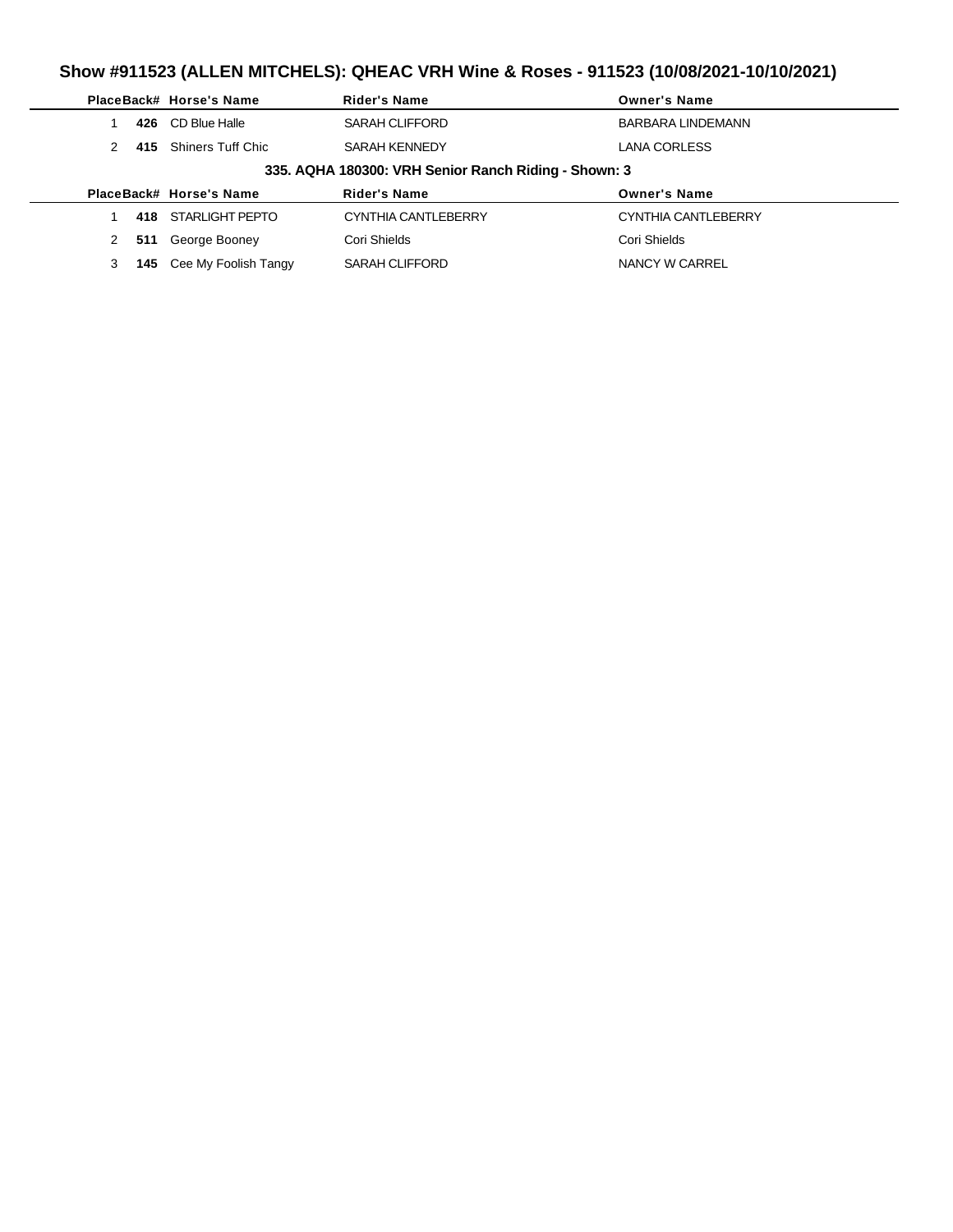### **Show #911524 (Amy D Watkins): QHEAC VRH Wine & Roses - 911524 (10/08/2021-10/10/2021)**

## **PlaceBack# Horse's Name Rider's Name Owner's Name 161** LOUIS VUITTON PLEASE Christian Scanlan **Dawn Poston & Samantha** 2 483 Flynns Scarlet Lady **Jace Hower Brittany Brown** Brittany Brown **241** GENUINELY CODE RED Kensley Elizabeth Hennessy BARBARA LINDEMANN **302. AQHA 282200: VRH Ltd Amt Ranch Cutting - Shown: 7 PlaceBack# Horse's Name Rider's Name Owner's Name 431** Mr Boonscat BARBARA CHURCH BARBARA CHURCH **460** Shady Lil Tradition **Amanda Ray Channel Amanda Ray Channel Einerson 459** SHINERS LITTLE KITTY Riley Valin LANA CORLESS **147** Shiner Ella BOBBI G VAN BEBBER BOBBI VAN BEBBER **429** Missin My Cowboy STEPHANIE LEWIS STEPHANIE LEWIS **194** Whiskeys Smartshiner Martha (Marty) Raynor Martha (Marty) Raynor **195** CS Sweet Shine Monica Hofland Monica Hofland Monica Hofland **303. AQHA 282000: VRH Amt Ranch Cutting - Shown: 9 PlaceBack# Horse's Name Rider's Name Owner's Name 424** Margaritta Time **GARY SCHENCK** GARY SCHENCK **190** FRESNOS PLAIN PEPPY DAWN POSTON POSTON DAWN &/OR BLOCH **431** Mr Boonscat BARBARA CHURCH BARBARA CHURCH **423** Montana Jule Star Chris Johnson Chris Johnson **139** Sanjo Lights JENNIFER HARDEN JENNIFER HARDEN **481** KJ Smart Hickory **TAMARA BONNETT** TAMARA BONNETT **406** Chex Your Gunz **MANCY CHAPMAN** MICHAEL OR NANCY **162** SHOOT TO THRIL RONALD ZUMBRO RON OR JENNIFER ZUMBRO **480** Smart Dualin Cat **Nancy Mills** Nancy Mills Nancy Mills Nancy Mills **304. AQHA 182200: VRH Junior Ranch Cutting - Shown: 5 PlaceBack# Horse's Name Rider's Name Owner's Name 415** Shiners Tuff Chic SARAH KENNEDY LANA CORLESS **426** CD Blue Halle **SARAH CLIFFORD BARBARA LINDEMANN 481** KJ Smart Hickory **TAMARA BONNETT** TAMARA BONNETT **453** Playtime Pepto **DEBBY M SANGUINETTI** DEBBY M SANGUINETTI **293** A Chexy Cowgirl LOUISE LYSEN LOUISE LYSEN **305. AQHA 182300: VRH Senior Ranch Cutting - Shown: 4 PlaceBack# Horse's Name Rider's Name Owner's Name 170** FRC Shooter Special Ryane Humes Ryane Humes **145** Cee My Foolish Tangy SARAH CLIFFORD SARAH CLIFFORD NANCY W CARREL **480** Smart Dualin Cat Wes Chappell Nancy Mills **164** Outta Tune SARAH KENNEDY MARY NELSON **306. AQHA 485000: VRH Limited Youth Ranch Cow Work - Shown: 3 PlaceBack# Horse's Name Rider's Name Owner's Name 161** LOUIS VUITTON PLEASE Christian Scanlan **Dawn Poston & Samantha 170** FRC Shooter Special Ryane Humes Ryane Humes **241** GENUINELY CODE RED Kensley Elizabeth Hennessy BARBARA LINDEMANN **307. AQHA 285000: VRH Ltd Amt Ranch Cow Work - Shown: 9 PlaceBack# Horse's Name Rider's Name Owner's Name**

#### **300. AQHA 482200: VRH Limited Youth Ranch Cutting - Shown: 3**

**459** SHINERS LITTLE KITTY Riley Valin **Riley Valin** Land Corless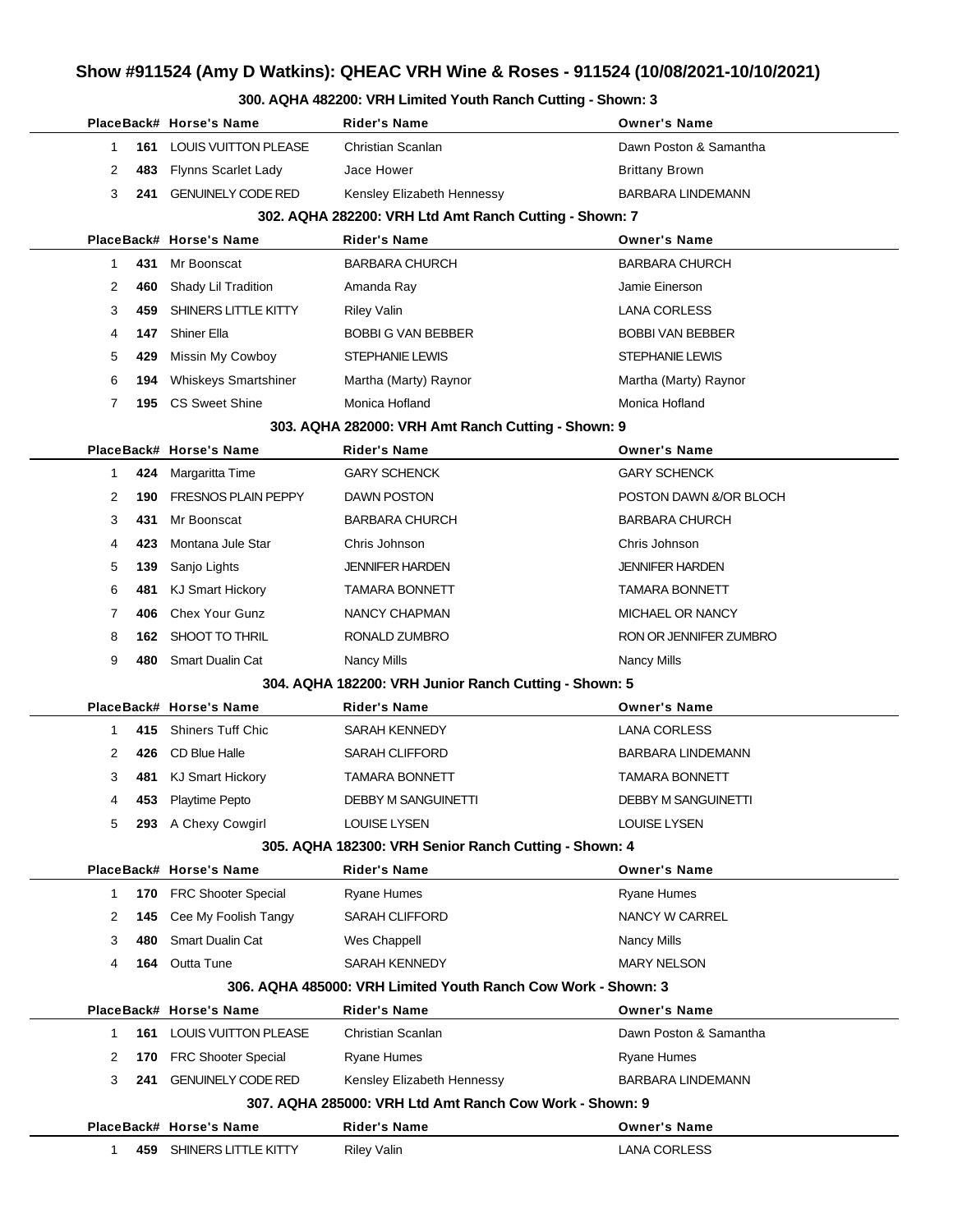# **Show #911524 (Amy D Watkins): QHEAC VRH Wine & Roses - 911524 (10/08/2021-10/10/2021)**

| 3            | Hollywood Joe Cash<br>134         | <b>BONNIE GARCIA</b>                                       | <b>BONNIE GARCIA</b>     |  |
|--------------|-----------------------------------|------------------------------------------------------------|--------------------------|--|
| 4            | Shady Lil Tradition<br>460        | Amanda Ray                                                 | Jamie Einerson           |  |
| 5            | 429<br>Missin My Cowboy           | <b>STEPHANIE LEWIS</b>                                     | <b>STEPHANIE LEWIS</b>   |  |
| 6            | Outta Tune<br>164                 | <b>MARY NELSON</b>                                         | <b>MARY NELSON</b>       |  |
| 7            | Jewels Smart Remedy<br>171        | <b>BEVERLY SPARROWK</b>                                    | JACK AND BEV SPARROWK    |  |
| 8            | Shiner Ella<br>147                | <b>BOBBI G VAN BEBBER</b>                                  | <b>BOBBI VAN BEBBER</b>  |  |
| OP19         | Jacs Peacemaker<br>188            | Rebecca Colla                                              | Rebecca Colla            |  |
|              |                                   | 309. AQHA 283000: VRH Amt Working Ranch Horse - Shown: 2   |                          |  |
|              | PlaceBack# Horse's Name           | <b>Rider's Name</b>                                        | <b>Owner's Name</b>      |  |
| $\mathbf 1$  | 190 FRESNOS PLAIN PEPPY           | <b>DAWN POSTON</b>                                         | POSTON DAWN &/OR BLOCH   |  |
| 2            | 481 KJ Smart Hickory              | <b>TAMARA BONNETT</b>                                      | <b>TAMARA BONNETT</b>    |  |
|              |                                   | 310. AQHA 183200: VRH Junior Ranch Cow Work - Shown: 3     |                          |  |
|              | PlaceBack# Horse's Name           | Rider's Name                                               | <b>Owner's Name</b>      |  |
| $\mathbf{1}$ | 415 Shiners Tuff Chic             | <b>SARAH KENNEDY</b>                                       | <b>LANA CORLESS</b>      |  |
| 2            | CD Blue Halle<br>426              | SARAH CLIFFORD                                             | <b>BARBARA LINDEMANN</b> |  |
| 3            | 293 A Chexy Cowgirl               | <b>LOUISE LYSEN</b>                                        | <b>LOUISE LYSEN</b>      |  |
|              |                                   | 311. AQHA 183300: VRH Senior Ranch Cow Work - Shown: 2     |                          |  |
|              | PlaceBack# Horse's Name           | <b>Rider's Name</b>                                        | <b>Owner's Name</b>      |  |
| 1            | 145 Cee My Foolish Tangy          | <b>SARAH CLIFFORD</b>                                      | NANCY W CARREL           |  |
| 2            | <b>Smart Dualin Cat</b><br>480    | Wes Chappell                                               | <b>Nancy Mills</b>       |  |
|              |                                   | 312, AQHA 481200: VRH Limited Youth Ranch Trail - Shown: 2 |                          |  |
|              | PlaceBack# Horse's Name           | <b>Rider's Name</b>                                        | <b>Owner's Name</b>      |  |
| 1            | <b>161 LOUIS VUITTON PLEASE</b>   | Christian Scanlan                                          | Dawn Poston & Samantha   |  |
|              |                                   |                                                            |                          |  |
| 2            | <b>GENUINELY CODE RED</b><br>241  | Kensley Elizabeth Hennessy                                 | <b>BARBARA LINDEMANN</b> |  |
|              |                                   | 314, AQHA 281200: VRH Limited Amt Ranch Trail - Shown: 9   |                          |  |
|              | PlaceBack# Horse's Name           | <b>Rider's Name</b>                                        | <b>Owner's Name</b>      |  |
| 1            | Missin My Cowboy<br>429           | <b>STEPHANIE LEWIS</b>                                     | <b>STEPHANIE LEWIS</b>   |  |
| 2            | 157 Winamillion                   | Karen Holcomb                                              | Karen Holcomb            |  |
| 3            | 444 Spooky Gunner                 | <b>CAROL KURTZ</b>                                         | <b>CAROL KURTZ</b>       |  |
| 4            | SHINERS LITTLE KITTY<br>459       | <b>Riley Valin</b>                                         | <b>LANA CORLESS</b>      |  |
| 5            | 420<br><b>Starlight Juliet</b>    | Dyan Hall                                                  | Dyan Hall                |  |
| 6            | Meradas Cash Cat<br>441           | Stephanie Panziera                                         | Stephanie Panziera       |  |
| 7            | A Zippin Premonition<br>416       | <b>BEVERLY GEORGE</b>                                      | <b>BEVERLY GEORGE</b>    |  |
| 8            | Shiner Ella<br>147                | <b>BOBBI G VAN BEBBER</b>                                  | <b>BOBBI VAN BEBBER</b>  |  |
| OP19         | Shady Lil Tradition<br>460        | Amanda Ray                                                 | Jamie Einerson           |  |
|              |                                   | 315. AQHA 281000: VRH Amt Ranch Trail - Shown: 5           |                          |  |
|              | PlaceBack# Horse's Name           | <b>Rider's Name</b>                                        | <b>Owner's Name</b>      |  |
| $\mathbf{1}$ | 418 STARLIGHT PEPTO               | Denise K Williamson                                        | CYNTHIA CANTLEBERRY      |  |
| 2            | Chex Wish<br>165                  | <b>MIKE BARRINGTON</b>                                     | <b>KIM BARRINGTON</b>    |  |
| 3            | <b>FRESNOS PLAIN PEPPY</b><br>190 | DAWN POSTON                                                | POSTON DAWN &/OR BLOCH   |  |
| 4            | RED VELVET ROOSTER<br>166         | <b>KIM BARRINGTON</b>                                      | <b>KIM BARRINGTON</b>    |  |
| 5            | 416 A Zippin Premonition          | <b>BEVERLY GEORGE</b>                                      | <b>BEVERLY GEORGE</b>    |  |
|              |                                   | 316. AQHA 181200: VRH Junior Ranch Trail - Shown: 2        |                          |  |
|              | PlaceBack# Horse's Name           | <b>Rider's Name</b>                                        | <b>Owner's Name</b>      |  |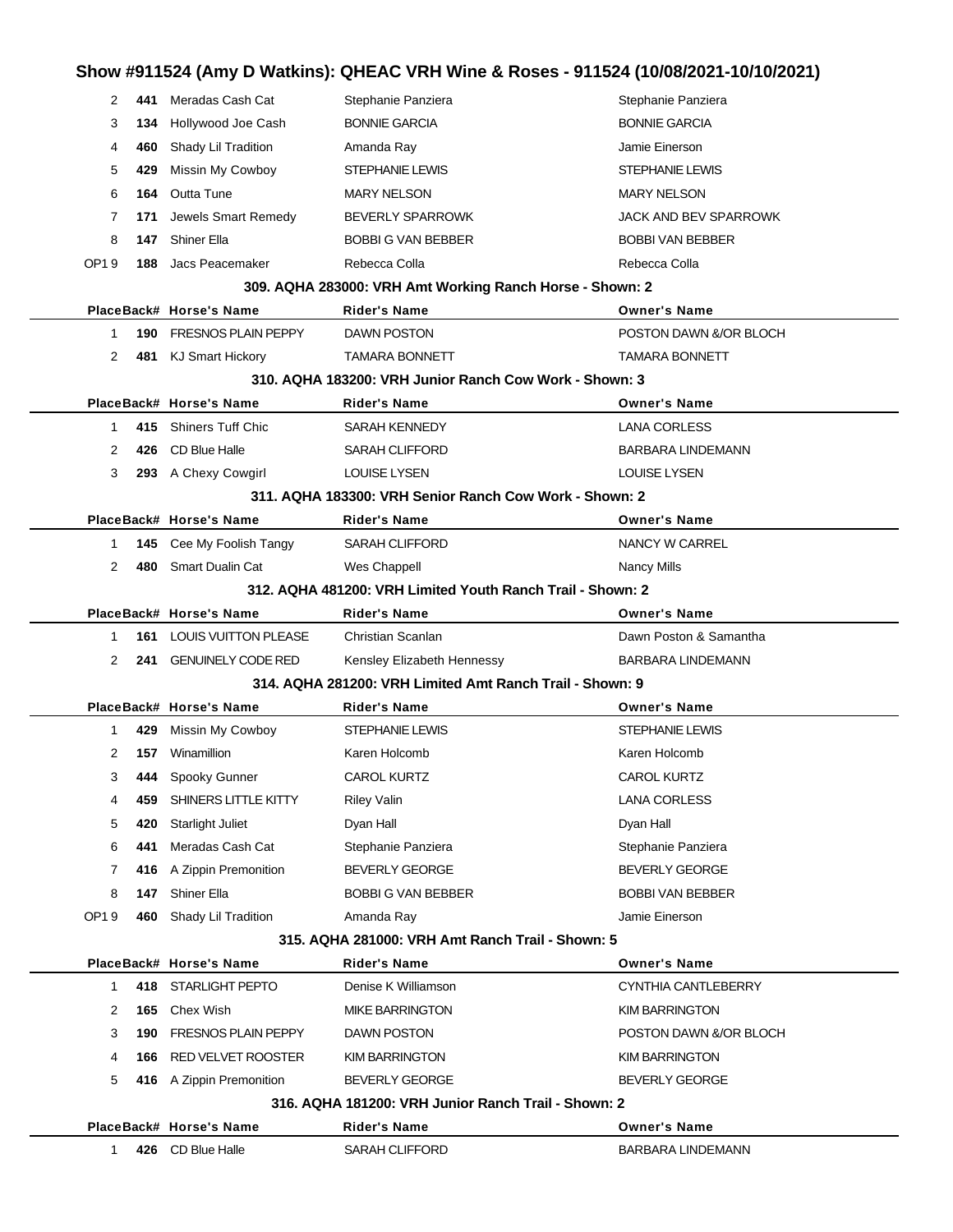# **Show #911524 (BRUCE ARMY): QHEAC VRH Wine & Roses - 911524 (10/08/2021-10/10/2021)**

2 **415** Shiners Tuff Chic SARAH KENNEDY LANA CORLESS

|             |                                    | 317, AQHA 181300: VRH Senior Ranch Trail - Shown: 5               |                            |
|-------------|------------------------------------|-------------------------------------------------------------------|----------------------------|
|             | PlaceBack# Horse's Name            | <b>Rider's Name</b>                                               | <b>Owner's Name</b>        |
| 1           | 418<br><b>STARLIGHT PEPTO</b>      | <b>CYNTHIA CANTLEBERRY</b>                                        | <b>CYNTHIA CANTLEBERRY</b> |
| 2           | Cee My Foolish Tangy<br>145        | <b>SARAH CLIFFORD</b>                                             | NANCY W CARREL             |
| 3           | Metallic Smart Kat<br>142          | Justin Wheeler                                                    | Jake Cagle                 |
| 4           | ZIPPED MY BLUE JEANZ<br>445        | <b>BRANDI PAYER</b>                                               | <b>BRINDA LEE BOE</b>      |
| <b>OP15</b> | 444 Spooky Gunner                  | <b>CAROL KURTZ</b>                                                | <b>CAROL KURTZ</b>         |
|             |                                    | 318, AQHA 488200: VRH Limited Youth Ranch Conformation - Shown: 4 |                            |
|             | PlaceBack# Horse's Name            | <b>Rider's Name</b>                                               | <b>Owner's Name</b>        |
| 1           | <b>LOUIS VUITTON PLEASE</b><br>161 | Christian Scanlan                                                 | Dawn Poston & Samantha     |
| 2           | <b>Sheza Tinseled Dunit</b><br>456 | Montana Berlin                                                    | Montana Or Kim Berlin      |
| 3           | <b>GENUINELY CODE RED</b><br>241   | Kensley Elizabeth Hennessy                                        | <b>BARBARA LINDEMANN</b>   |
| 4           | Am I A Badge<br>466                | Carys Evans                                                       | Jarod W Wright             |
|             |                                    | 319. AQHA 488000: Youth Ranch Conformation - Shown: 2             |                            |
|             | PlaceBack# Horse's Name            | <b>Rider's Name</b>                                               | <b>Owner's Name</b>        |
| 1           | <b>Sheza Tinseled Dunit</b><br>456 | Montana Berlin                                                    | Montana Or Kim Berlin      |
| 2           | <b>Gunners Pearlshine</b><br>158   | Ryan Saldana                                                      | Ryan Saldana               |
|             |                                    | 320. AQHA 288200: VRH Limited Amt Ranch Conformation - Shown: 8   |                            |
|             | PlaceBack# Horse's Name            | Rider's Name                                                      | <b>Owner's Name</b>        |
| 1           | 429<br>Missin My Cowboy            | <b>STEPHANIE LEWIS</b>                                            | <b>STEPHANIE LEWIS</b>     |
| 2           | Winamillion<br>157                 | Karen Holcomb                                                     | Karen Holcomb              |
| 3           | SHINERS LITTLE KITTY<br>459        | <b>Riley Valin</b>                                                | <b>LANA CORLESS</b>        |
| 4           | <b>Shiner Ella</b><br>147          | <b>BOBBI G VAN BEBBER</b>                                         | <b>BOBBI VAN BEBBER</b>    |
| 5<br>441    | Meradas Cash Cat                   | Stephanie Panziera                                                | Stephanie Panziera         |
| 6<br>171    | Jewels Smart Remedy                | <b>BEVERLY SPARROWK</b>                                           | JACK AND BEV SPARROWK      |
| 7           | <b>Whiskeys Smartshiner</b><br>194 | Martha (Marty) Raynor                                             | Martha (Marty) Raynor      |
| 8           | 460<br>Shady Lil Tradition         | Amanda Ray                                                        | Jamie Einerson             |
|             |                                    | 321. AQHA 288000: VRH Amt Ranch Conformation - Shown: 1           |                            |
|             | PlaceBack# Horse's Name            | <b>Rider's Name</b>                                               | <b>Owner's Name</b>        |
| 1           | <b>FRESNOS PLAIN PEPPY</b><br>190  | DAWN POSTON                                                       | POSTON DAWN &/OR BLOCH     |
|             |                                    | 322. AQHA 188200: VRH Junior Ranch Conformation - Shown: 2        |                            |
|             | PlaceBack# Horse's Name            | <b>Rider's Name</b>                                               | <b>Owner's Name</b>        |
| $\mathbf 1$ | 415 Shiners Tuff Chic              | SARAH KENNEDY                                                     | <b>LANA CORLESS</b>        |
| 2           | 426 CD Blue Halle                  | <b>SARAH CLIFFORD</b>                                             | <b>BARBARA LINDEMANN</b>   |
|             |                                    | 323. AQHA 188300: VRH Senior Ranch Conformation - Shown: 2        |                            |
|             | PlaceBack# Horse's Name            | <b>Rider's Name</b>                                               | <b>Owner's Name</b>        |
| $\mathbf 1$ | 467 Yolo Jersey                    | <b>LIZ REMPHREY</b>                                               | Sara Curtis                |
| 2           | 145 Cee My Foolish Tangy           | <b>SARAH CLIFFORD</b>                                             | NANCY W CARREL             |
|             |                                    | 324. AQHA 484200: VRH Limited Youth Ranch Reining - Shown: 3      |                            |
|             | PlaceBack# Horse's Name            | <b>Rider's Name</b>                                               | <b>Owner's Name</b>        |
| 1.          | 241 GENUINELY CODE RED             | Kensley Elizabeth Hennessy                                        | <b>BARBARA LINDEMANN</b>   |
| 2           | <b>LOUIS VUITTON PLEASE</b><br>161 | Christian Scanlan                                                 | Dawn Poston & Samantha     |
| 3           | 435 FRC Reapin Memories            | Rebecca P Johnson                                                 | Feather River College FDN  |
|             |                                    | 325. AQHA 484000: VRH Youth Ranch Reining - Shown: 2              |                            |
|             | PlaceBack# Horse's Name            | Rider's Name                                                      | <b>Owner's Name</b>        |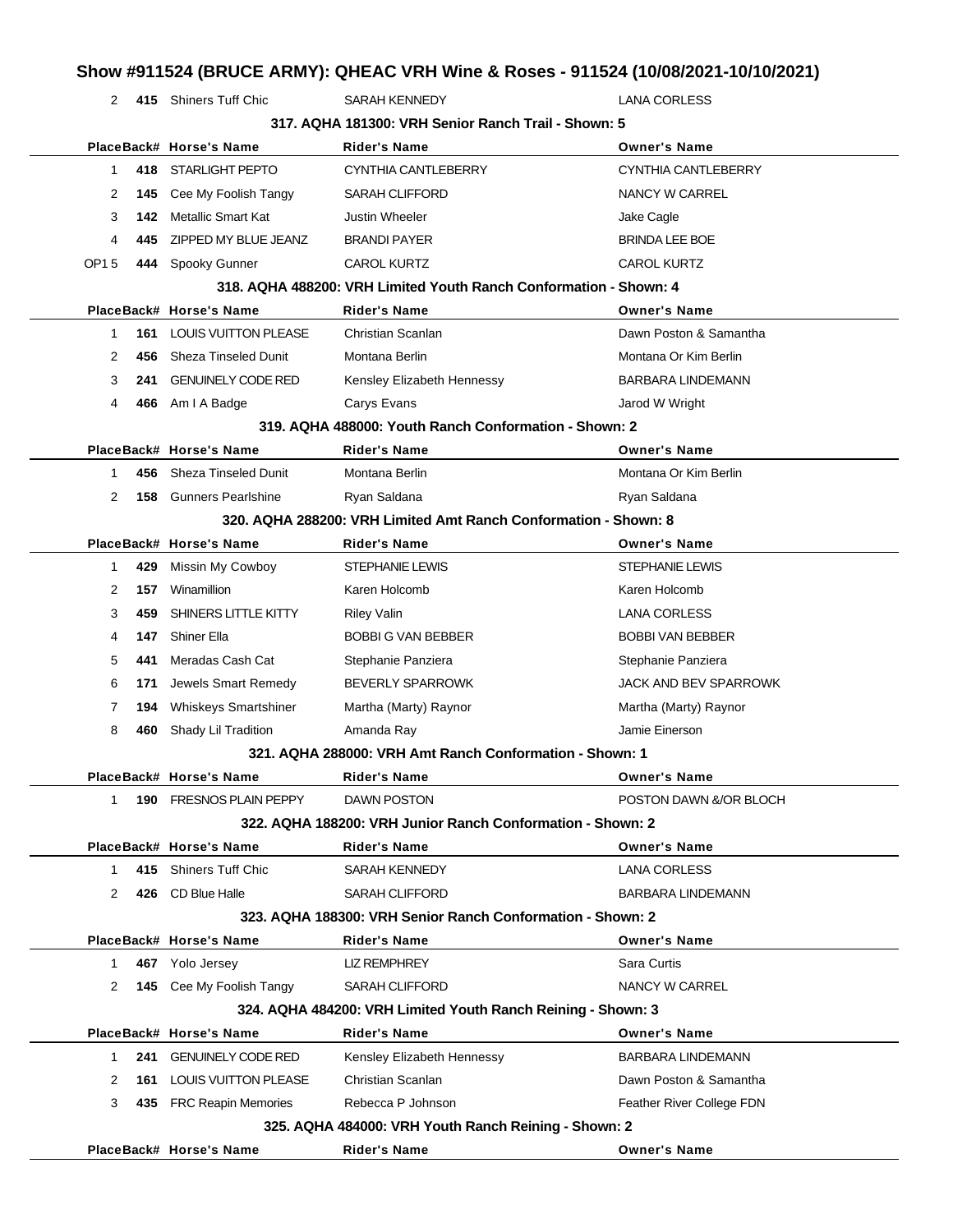| 1            |      | <b>158</b> Gunners Pearlshine | Ryan Saldana                                                | Ryan Saldana               |
|--------------|------|-------------------------------|-------------------------------------------------------------|----------------------------|
| OP12         |      | 170 FRC Shooter Special       | <b>Ryane Humes</b>                                          | <b>Ryane Humes</b>         |
|              |      |                               | 326. AQHA 284200: VRH Limited Amt Ranch Reining - Shown: 7  |                            |
|              |      | PlaceBack# Horse's Name       | <b>Rider's Name</b>                                         | <b>Owner's Name</b>        |
| 1            | 459  | SHINERS LITTLE KITTY          | <b>Riley Valin</b>                                          | <b>LANA CORLESS</b>        |
| 2            | 429  | Missin My Cowboy              | STEPHANIE LEWIS                                             | STEPHANIE LEWIS            |
| 3            | 460  | Shady Lil Tradition           | Amanda Ray                                                  | Jamie Einerson             |
| 4            | 150  | SIMPLY A BABE                 | Allyson R Walker                                            | Allyson R Walker           |
| 5            | 188  | Jacs Peacemaker               | Rebecca Colla                                               | Rebecca Colla              |
| 6            | 149. | Sista From Anotha Mr          | Stephen R Walker                                            | <b>ALISON WEIDENHEIMER</b> |
| OP17         | 441  | Meradas Cash Cat              | Stephanie Panziera                                          | Stephanie Panziera         |
|              |      |                               | 327. AQHA 284000: VRH Amt Ranch Reining - Shown: 1          |                            |
|              |      | PlaceBack# Horse's Name       | <b>Rider's Name</b>                                         | <b>Owner's Name</b>        |
| $\mathbf 1$  |      | 190 FRESNOS PLAIN PEPPY       | <b>DAWN POSTON</b>                                          | POSTON DAWN &/OR BLOCH     |
|              |      |                               | 328. AQHA 184200: VRH Junior Ranch Reining - Shown: 3       |                            |
|              |      | PlaceBack# Horse's Name       | <b>Rider's Name</b>                                         | <b>Owner's Name</b>        |
| 1            |      | 293 A Chexy Cowgirl           | <b>LOUISE LYSEN</b>                                         | <b>LOUISE LYSEN</b>        |
| 2            | 426  | CD Blue Halle                 | <b>SARAH CLIFFORD</b>                                       | <b>BARBARA LINDEMANN</b>   |
| 3            |      | 415 Shiners Tuff Chic         | <b>SARAH KENNEDY</b>                                        | <b>LANA CORLESS</b>        |
|              |      |                               | 329. AQHA 184300: VRH Senior Ranch Reining - Shown: 2       |                            |
|              |      | PlaceBack# Horse's Name       | <b>Rider's Name</b>                                         | <b>Owner's Name</b>        |
| 1            |      | 511 George Booney             | Cori Shields                                                | Cori Shields               |
| 2            |      | 145 Cee My Foolish Tangy      | <b>SARAH CLIFFORD</b>                                       | NANCY W CARREL             |
|              |      |                               | 330. AQHA 480200: VRH Limited Youth Ranch Riding - Shown: 3 |                            |
|              |      | PlaceBack# Horse's Name       | <b>Rider's Name</b>                                         | <b>Owner's Name</b>        |
| 1            | 241  | <b>GENUINELY CODE RED</b>     | Kensley Elizabeth Hennessy                                  | <b>BARBARA LINDEMANN</b>   |
| 2            | 161  | <b>LOUIS VUITTON PLEASE</b>   | Christian Scanlan                                           | Dawn Poston & Samantha     |
| 3            | 456  | <b>Sheza Tinseled Dunit</b>   | Montana Berlin                                              | Montana Or Kim Berlin      |
|              |      |                               | 331. AQHA 480000: VRH Youth Ranch Riding - Shown: 1         |                            |
|              |      | PlaceBack# Horse's Name       | Rider's Name                                                | <b>Owner's Name</b>        |
| $\mathbf{1}$ |      | 456 Sheza Tinseled Dunit      | Montana Berlin                                              | Montana Or Kim Berlin      |
|              |      |                               | 332. AQHA 280200: VRH Ltd Amt Ranch Riding - Shown: 8       |                            |
|              |      | PlaceBack# Horse's Name       | <b>Rider's Name</b>                                         | <b>Owner's Name</b>        |
| 1            | 460  | Shady Lil Tradition           | Amanda Ray                                                  | Jamie Einerson             |
| 2            | 459  | SHINERS LITTLE KITTY          | <b>Riley Valin</b>                                          | <b>LANA CORLESS</b>        |
| 3            | 429. | Missin My Cowboy              | <b>STEPHANIE LEWIS</b>                                      | STEPHANIE LEWIS            |
| 4            | 150  | SIMPLY A BABE                 | Allyson R Walker                                            | Allyson R Walker           |
| 5            | 420  | <b>Starlight Juliet</b>       | Dyan Hall                                                   | Dyan Hall                  |
| 6            | 188  | Jacs Peacemaker               | Rebecca Colla                                               | Rebecca Colla              |
| 7            | 149  | Sista From Anotha Mr          | Stephen R Walker                                            | <b>ALISON WEIDENHEIMER</b> |
|              |      | 462 CALS MARTINI BAR          | <b>KAROL READ</b>                                           | <b>KAROL READ</b>          |
| 8            |      |                               | 333. AQHA 280000: VRH Amt Ranch Riding - Shown: 2           |                            |
|              |      | PlaceBack# Horse's Name       | <b>Rider's Name</b>                                         | <b>Owner's Name</b>        |
|              |      |                               |                                                             |                            |
| 1            |      | 418 STARLIGHT PEPTO           | Denise K Williamson                                         | CYNTHIA CANTLEBERRY        |